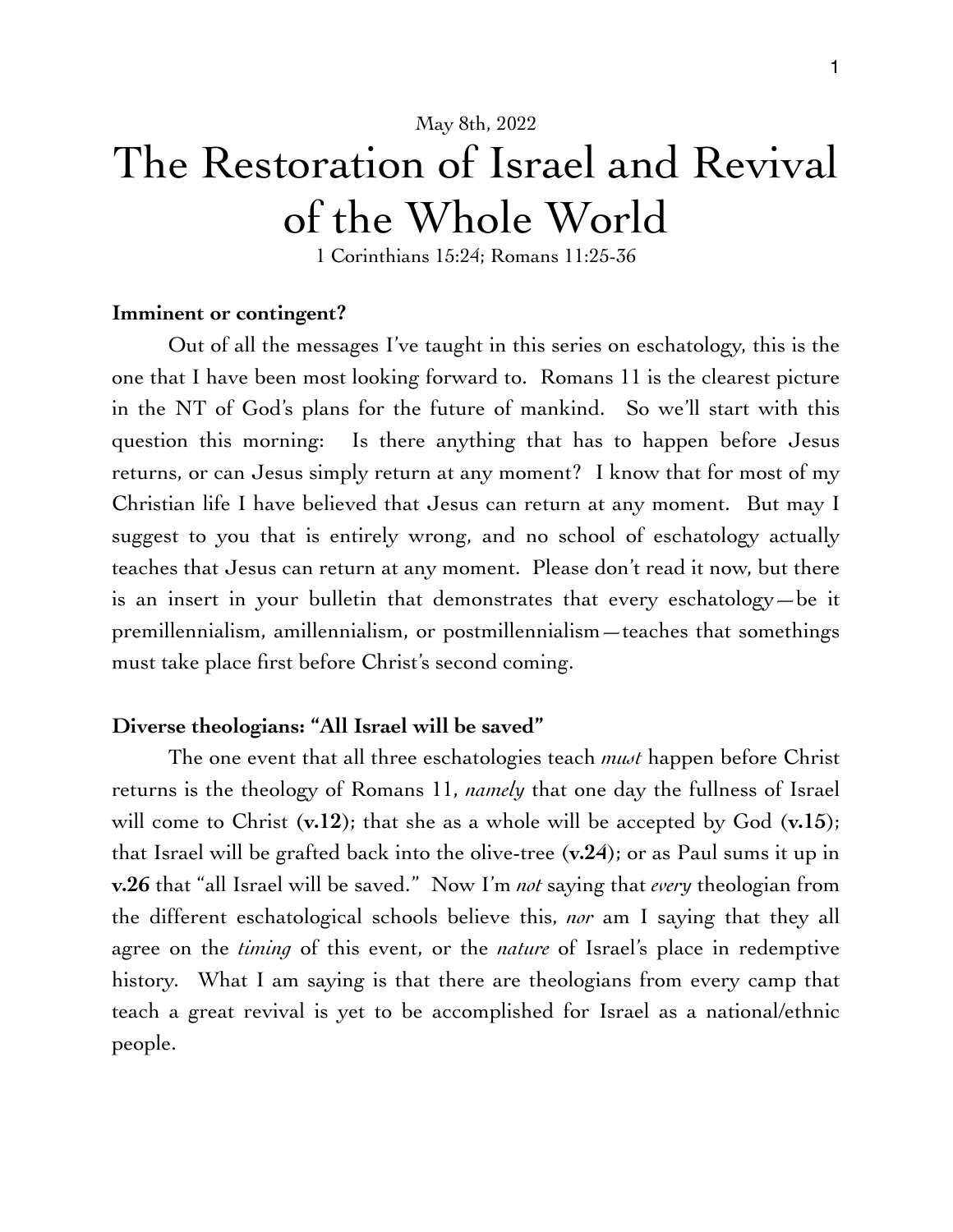Historical Premillennialist Charles Spurgeon (1834-1892): "I think we do not attach sufficient importance to the restoration of the Jews. We do not think enough of it. But certainly, if there is anything promised in the Bible it is this. I imagine that you cannot read the Bible without seeing clearly that there is to be an actual restoration of the children of Israel."

Amillennialist Martin Lloyd-Jones (1899-1981) "But I am equally impressed by Romans 11 which speaks of a great spiritual return among the Jews before the end time. While this seems to be developing, even something even more spectacular may be indicated."

<span id="page-1-1"></span>Postmillennialist Jonathan Edwards (1703-1758) "Nothing is more certainly foretold than this national conversion of the Jews is in the eleventh chapter of Romans. And there are also many passages of the Old Testament that cannot be interpreted in any other sense."[1](#page-1-0)

#### **The greatest revival**

So put on your theological guns down, because regardless of what eschatology you hold, there are theologians that belong to your school who are going to agree with much of what I'm saying this morning. Loved ones, Romans 11 teaches that there is a revival coming in the future the likes of which the world has never seen. So grand is this future work of God, that Paul cannot help but explode into praise when he speaks of it "Oh the depths of the riches and wisdom and knowledge of God!" (**Romans 11:33**).

<span id="page-1-0"></span><sup>&</sup>lt;sup>1</sup> [All three quotes came from: https://www.monergism.com/noted-theologians-history-who-believed](https://www.monergism.com/noted-theologians-history-who-believed-future-conversion-nationalethnic-israel) [future-conversion-nationalethnic-israel](https://www.monergism.com/noted-theologians-history-who-believed-future-conversion-nationalethnic-israel) Accessed May 7, 2022.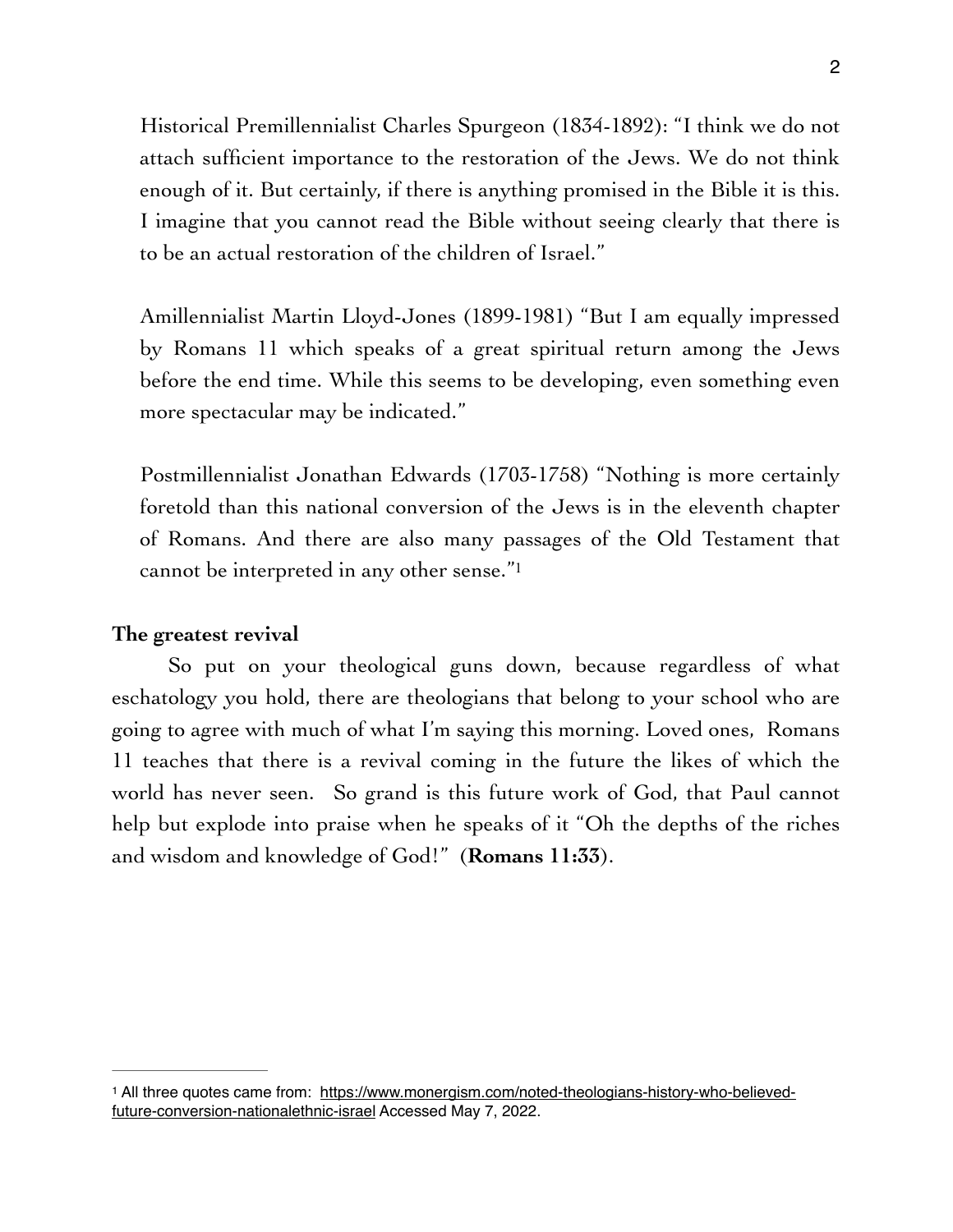# *The Big Idea…*

Before the end God will pour out His covenant mercies on Israel and they will embrace the Savior and be grafted into the Church, and this will mean life from the dead for the world

**ZOur Doctrine ZOur Duty** Our Delight

## I. Our Doctrine

#### **An organic connection**

There is an organic and natural connection between what Paul says in **1 Corinthians 15:24** and what he says in Romans 11. Both chapters speak about what must take place before the end. **1 Corinthians 15:24** is but a brief summary, whereas Romans 11 is a clear explanation of what must take place. So turn with me to Romans if you are not already there.

#### **The context of Romans 11**

The context for Romans 11 really begins in Romans 8. In **Romans 8:38-39** Paul triumphantly declared that "nothing...will be able to separate us from the love of God in Christ Jesus our Lord." NOTHING! But *immediately*  there is an objection: "what about the Jews? It *appears* that the whole nation of the Jews were separated from the love of God. If they were separated from God's love, how can we sure that we Gentiles won't be?" **Enter Romans 9**. Paul admits that though the Jews had all the privileges under the sun, God's Word has not failed. It is not a naked ethnicity is not what secures one in the love of God. "For not all who are descended from Israel belong to Israel" (**v.6**). Paul says "...it is not the children of the flesh who are children of God, but the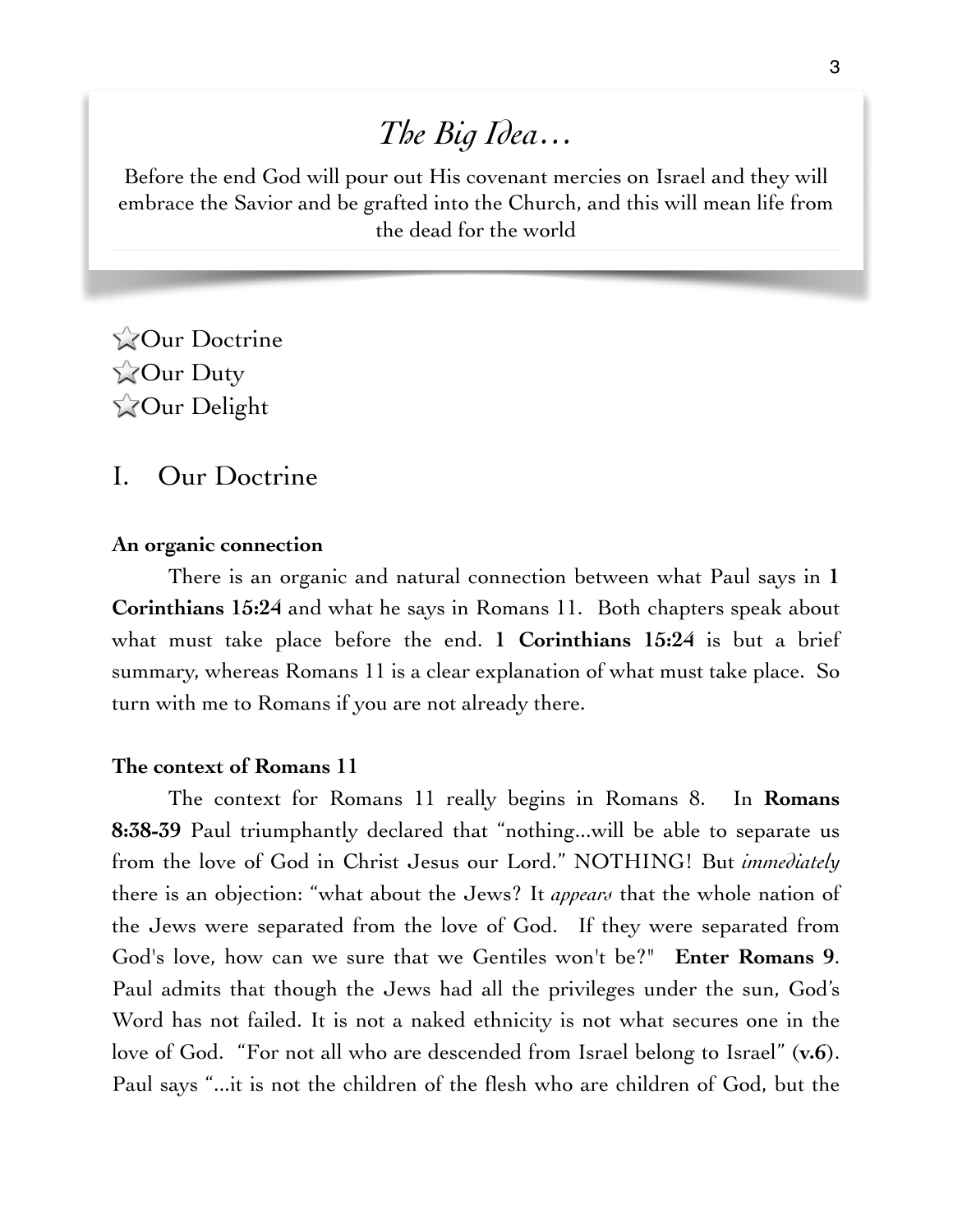<span id="page-3-2"></span>children of the promise are counted offspring" (**v.7**).<sup>[2](#page-3-0)</sup> Enter Romans 10. Paul says that though the Jews had a zeal for God, it was *not* according to knowledge. In **v.3-4** he says "For, being ignorant of the righteousness of God, and seeking to establish their own, they did not submit to God's righteousness. For Christ is the end of the law for righteousness to everyone who believes." They sought a righteousness based on the law (**v.5**) rather than one based on faith (**v.6**). In order to be included in the inseparable love of God, one must "…confess with your mouth that Jesus is Lord and believe in your heart that God raised him from the dead"  $(v.9)$  $(v.9)$  $(v.9)$ . This is what Israel as a whole refused to do.<sup>[3](#page-3-1)</sup> As a people group they rejected the Lord Jesus Christ. And so, as we saw last week, Christ took the kingdom of God way from them, and gave it to a people producing its fruits (**Matthew 21:43**).

#### <span id="page-3-3"></span>**The first answer: "I have a remnant"**

Enter Romans 11. Paul now answers the objection head on. In **v.1** he says "I ask then, has God rejected his people?" In other words, has national/ ethnic Israel been separated from the love of God? Paul gives two answers. The **first answer** is found in **v.1-6**: God has always kept a remnant of Israel for Himself. This was true in OT Israel, **v.4** "I have kept for myself seven thousand men who have not bowed the knee to Baal." And it is true in the NT age. **v.5** "So too at the present time there is a remnant, chosen by grace." This remnant will never be separated from the love of God in Christ Jesus our Lord.

<span id="page-3-0"></span>From Abraham's offspring, we see that it was Isaac not Ishmael that was counted as a child of promise [2](#page-3-2) (v.10), Jacob not Esau (v.13). Election - God's foundational work of grace that secures us in His inseparable love - is according to His sovereign free grace. "I will have mercy on whom I have mercy" (v.15) "It depends not on human will or exertion, but on God, who has mercy " (v.16). Thus God has worked outside of ethnic Israel, pouring out His mercy Gentiles, pursing them, though they were outside His OT covenant people. The Gentiles did not pursue righteousness, but they attained it because of God's promiscuous mercy. The Jews did pursue righteousness, however not through faith in Christ, but rather through their own works (v.32). They stumbled over the stumbling stone (v.33).

<span id="page-3-1"></span><sup>&</sup>lt;sup>3</sup>Though this message has been published all over the world (v.18). Though God has held out His hands all day long, they proved to be a disobedient and contrary people (v.21).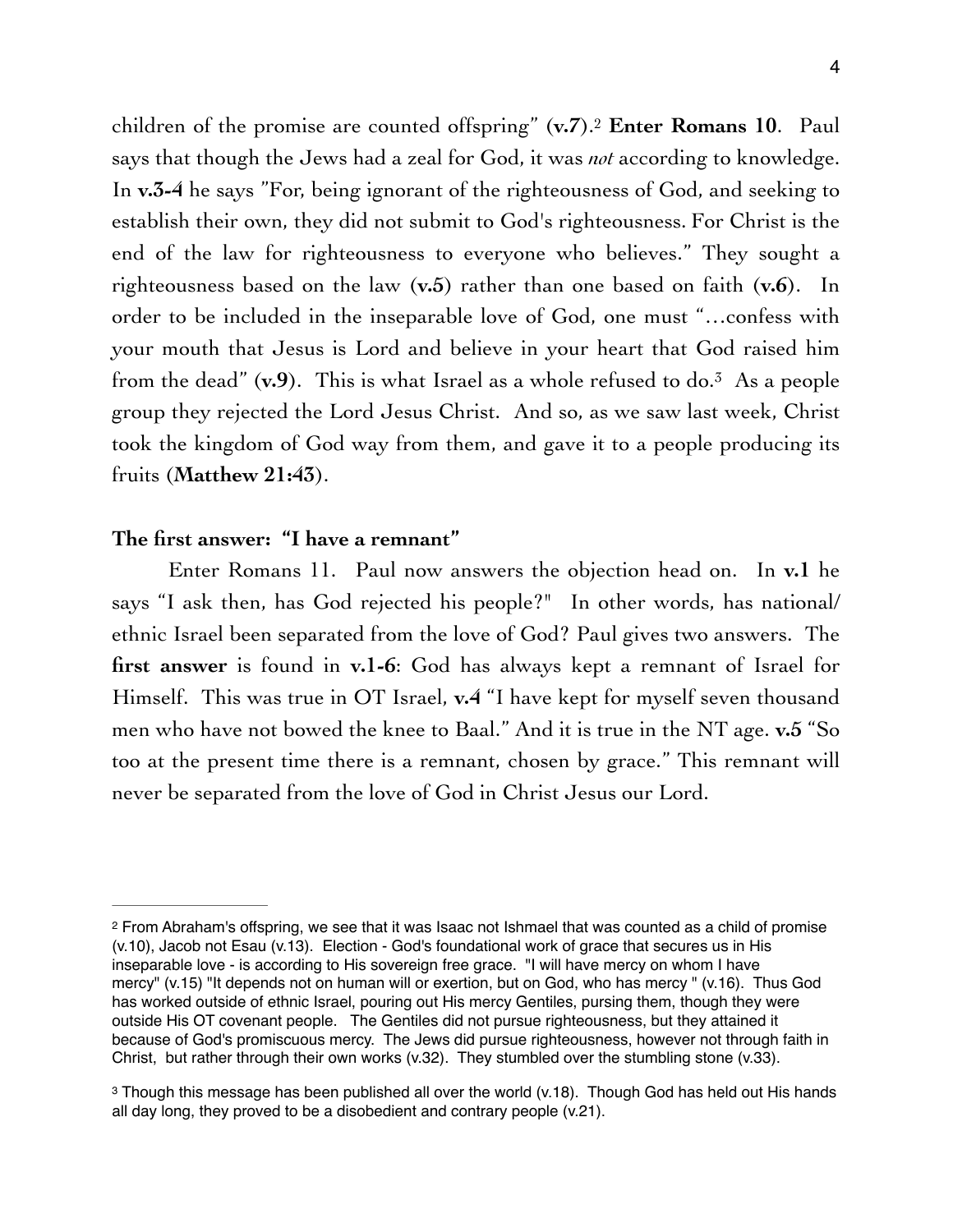#### **The second answer: "I will restore Israel"**

But Paul gives a **second answer** that is *most* astounding found in **v.11-36**: God is not done with national Israel, and before the end national/ethnic Israel will be saved. That brings us to **our doctrine** proper: *Before the end God will pour out His covenant mercies on Israel and they will embrace the Savior and be grafted into the Church, and this will mean life from the dead for the world.* To demonstrate this I want to examine *five truths* from Romans 11.

#### **Truth #1: God's plan for Israel's apostasy was not her damnation**

<span id="page-4-2"></span>Look at **v.11** "So I ask, did *they* stumble in order that they might fall? [In other words, Paul is asking *"…was their great sin of rejecting Christ purposed by God so that Israel as a nation would be forever be cut off?"*] By no means! [The KJV here says it in the strongest terms "God forbid!" Israel's unfaithfulness can never cancel out God's faithfulness] Rather, *through their trespass salvation has come to the Gentiles,* so as to make Israel jealous." Consider two of God's glorious designs in Israel's great sin. The **first design** is that through Israel's apostasy, the gospel freely spread to the Gentiles. Calvin is quick to point out here that we should not conclude from this that our salvation as Gentiles "…depended on the ruin of theJews." $4$  Paul is not saying that Israel's apostasy is "...the essential cause [of our salvation] but rather the occasion [for it]."<sup>[5](#page-4-1)</sup> Remember this is what Paul said to the Jews of his day in **Acts 13:46** "It was necessary that the word of God be spoken first to you. Since you thrust it aside and judge yourselves unworthy

<span id="page-4-3"></span><span id="page-4-0"></span>John Calvin, *Calvin's Commentaries Vol. XIX*, (Grand Rapids, MI.,: BakerBooks, 2009), pg. 422. After all [4](#page-4-2) Paul is going to show in the next verse and in v.15 how Israel's restoration will prove an even a greater blessing to the Gentiles.

<span id="page-4-1"></span><sup>&</sup>lt;sup>[5](#page-4-3)</sup> Wilhelmus A Brakel, *The Christian's Reasonable Service, Vol. 4: Ethics and Eschatology, (Grand* Rapids, MI.,: Reformation Heritage Books, 1995), pg. 515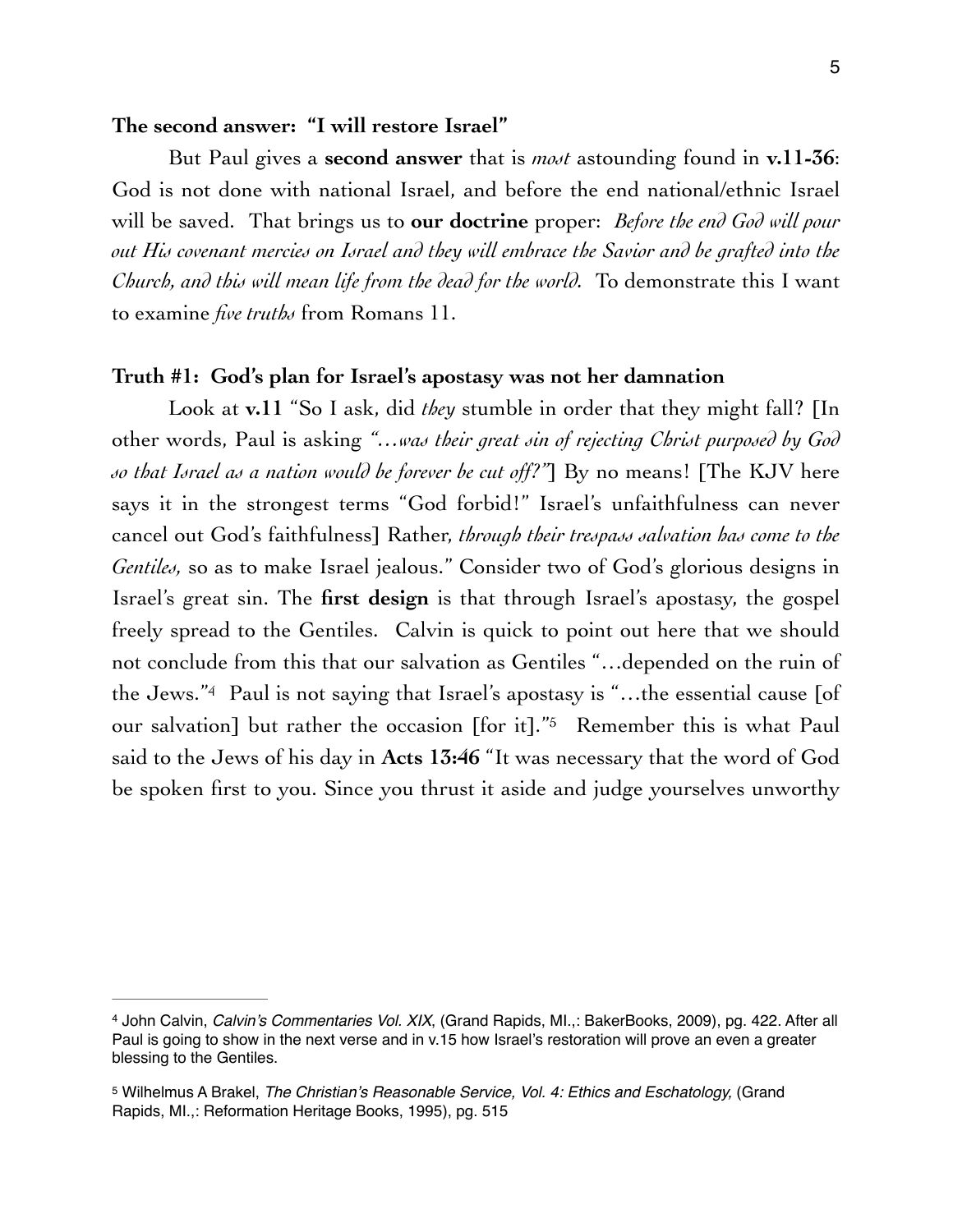<span id="page-5-4"></span><span id="page-5-3"></span>of eternal life, behold, we are turning to the Gentiles.<sup>"6</sup> The **second design** is that Israel would be made *jealous* as a result. Meaning that as the Jews see the manifold blessings of Jesus Christ poured out on the Gentiles they would be provoked to a holy jealousy to desire the same thing.<sup>[7](#page-5-1)</sup> Meditate on that for a moment. If God were absolutely done with Israel *as a people group,* why would He want to make them jealous?<sup>[8](#page-5-2)</sup> He's provoking them to jealousy with the express purpose of bringing them back.

#### <span id="page-5-5"></span>**Truth #2: Israel's full inclusion is prophesied as a future event**

Look at **v.12** "Now if their trespass means riches for the world, and if their failure means riches for the Gentiles, how much more will *their full inclusion* [their fullness] mean!" This is so vital to see. Paul is *not* referring here to the remnant of Jewish believers who embraced Christ. He is talking about Israel as a national identity. As a whole, they were guilty of rejecting Christ. He's making a lesser to greater argument. If Israel's national sin led to Christ spreading to the cosmos—to the nations of the earth—how much more will Israel's national restoration mean? Two things to see here. **First**, Paul is saying unequivocally that there is something greater is in store for the whole world. The nations

<span id="page-5-0"></span><sup>&</sup>lt;sup>6</sup>"The Jews, even those who were professors of Christianity, were, in the first place, very slow to allow the gospel to be preached to the Gentiles; and in the second, they appear almost uniformly to have desired to clog the gospel with the ceremonial observances of the law. This was one of the greatest hindrances to the progress of the cause of Christ during the apostolic age, and would, in all human probability, have been a thousand-fold greater, had the Jews, as a nation, embraced the Christian faith. On both of these accounts, the rejection of the Jews was incidentally a means of facilitating the progress of the gospel. Besides this, the punishment which befell them on account of their unbelief, involving the destruction of their nation and power, of course prevented their being able to forbid the general preaching of the gospel, which they earnestly desired to do. 1 Thessalonians 2:14-16 "For you, brothers, became imitators of the churches of God in Christ Jesus that are in Judea. For you suffered the same things from your own countrymen as they did from the Jews, 15 who killed both the Lord Jesus and the prophets, and drove us out, and displease God and oppose all mankind 16 by hindering us from speaking to the Gentiles that they might be saved—so as always to fill up the measure of their sins. But wrath has come upon them at last!" Charles Hodge, *A Commentary on Romans: Geneva Series of Commentaries,* (Carlisle, PA.,: The Banner of Truth Trust, Reprint 2020), pg. 361-362

<span id="page-5-1"></span>That's what Paul says in **v.14**, that he magnifies his gospel ministry among the Gentiles "…in order [7](#page-5-4) somehow to make my fellow Jews *jealous*, and thus save some of them."

<span id="page-5-2"></span><sup>&</sup>lt;sup>8</sup>If you say "This makes some Jews jealous with the result of bringing them into the remnant, but this doesn't prove a national/ethnic awakening of the Jews." I answer, Paul has already addressed the issue of the remnant in v.1-5. Starting in v.7 he is specifically addressing Israel as a collective people group.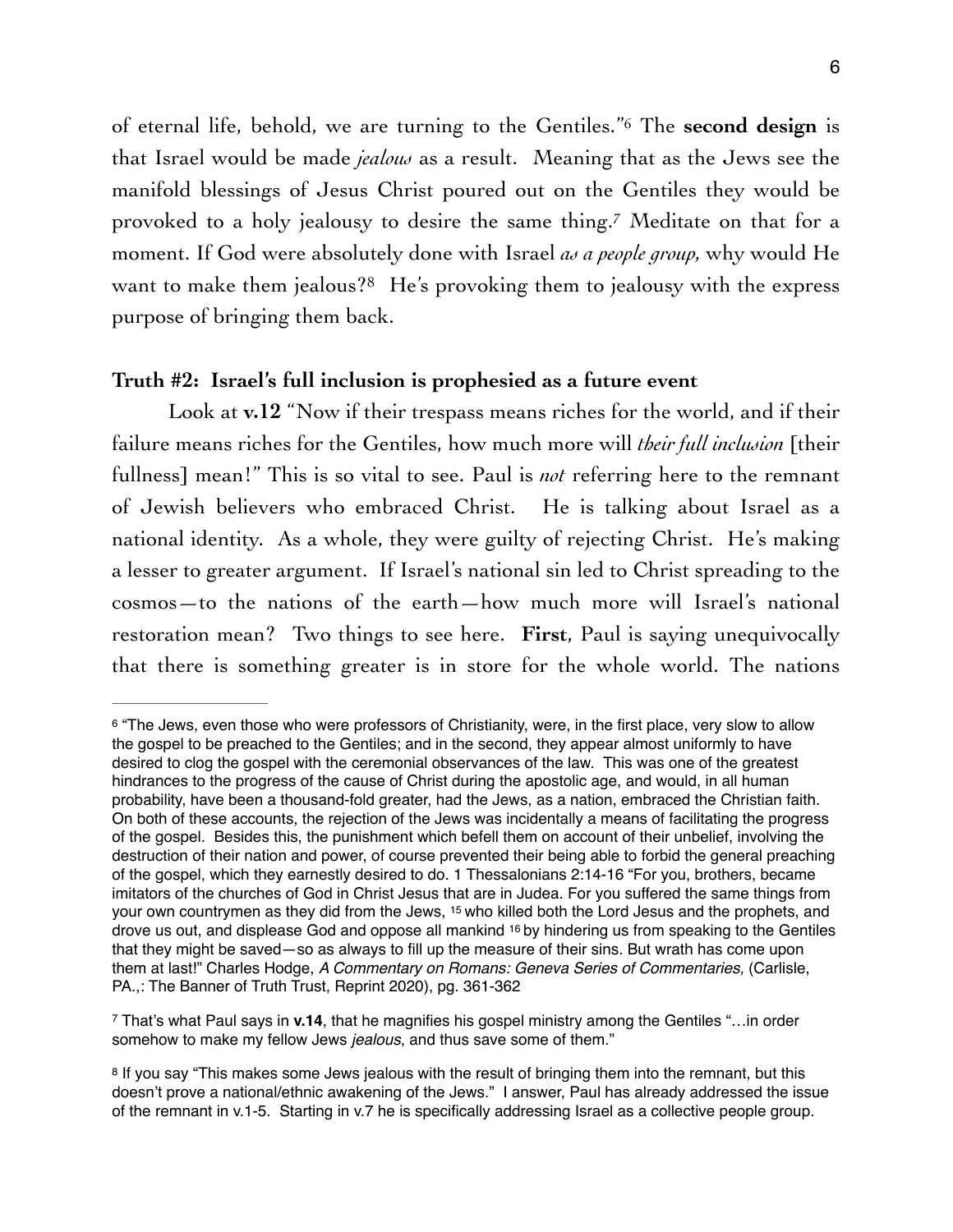received riches in Christ when Israel sinned. How *much more* will the nations received when Israel is restored? Now he doesn't tell us what that is *yet*. That's coming. But that's the construction of his argument. **Second**, Paul is saying in no uncertain terms that Israel—as a national/ethnic people group—will one day experience *full inclusion*. Since A.D. 70 they have experienced *full exclusion*, but there is coming a day when they will experience *full inclusion*. Israel's future is not relegated to merely a remnant of believers, but a nation of believers.[9](#page-6-0)

#### <span id="page-6-3"></span>**Truth #3: Israel's acceptance will result in a world wide revival**

<span id="page-6-4"></span>In **v.13-14** Paul explains that He wants to convert as many Gentiles to Christ as possible—the meaning of *magnify*—so that he can make Israel jealous and save some of them. Why? Because he knows that when Israel is restored this will lead to an untold revival for the rest of the world. Look at **v.15** "For if their rejection means the reconciliation of the world, what will their acceptance mean *but life from the dead*?" This is yet another lesser to greater argument. So we must interpret the last clause as being far greater than the first. In first clause, the Gentile nations have learned of salvation in Christ. Millions upon millions have been reconciled to God. The last clause—"life from the dead"— mustbe a far greater blessing.<sup>[10](#page-6-1)</sup> So what is this greater blessing? What does it mean that the world will experience "life from the dead?" Some have suggested that "life from the dead" means the final resurrection. So the Jews experience a great national revival, millions of Jews turn to the Messiah, and then *immediately*  comes the end—Jesus returns, and the final resurrection "*life from the dead*" occurs. Two problems with that interpretation. **First**, no where else in Scripture does the Greek phrase ζωή ἐκ νεκρός ("life from the dead") ever refer to the final resurrection[.](#page-6-2)<sup>11</sup> If Paul meant the final resurrection, then *why* would he use a

<span id="page-6-5"></span><span id="page-6-0"></span>Paul "…envisions a situation when it is no longer a saved remnant but a saved mass."John Murray, *The* [9](#page-6-3) *Epistle to the Romans: Eerdmans Classic Biblical Commentaries,* (Grand Rapids, MI.,: Eerdmans Publishing Co., 1965), pg. 94

<span id="page-6-1"></span><sup>&</sup>lt;sup>[10](#page-6-4)</sup> "Whatever this result may be it must denote a blessing far surpassing in its proportions anything that previously obtained in the unfolding of God's counsel." *Ibid,* pg. 82

<span id="page-6-2"></span>[<sup>11</sup>](#page-6-5) cf. Hodge, pg. 365-366 and Murray, pg.83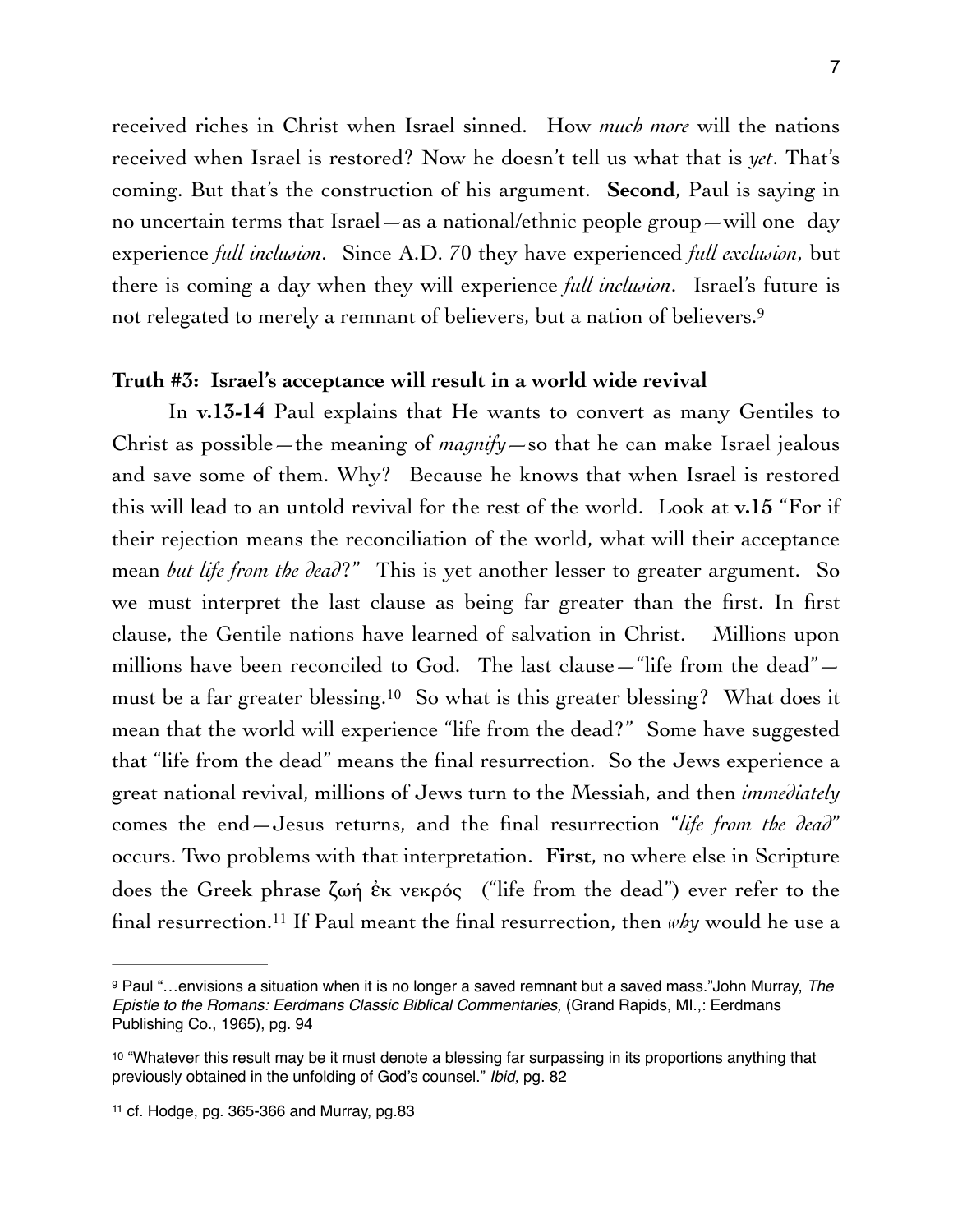<span id="page-7-1"></span><span id="page-7-0"></span>phrase that is no where else used to describe it? If this phrase means final resurrection, is an island to itself since no other place refers to resurrection in these terms. If Paul intended final resurrection, he could have used very familiar to language to indicate it. "If he meant the resurrection, *why* did he not say so?"<sup>12</sup> Secondly, to say "life from the dead" means resurrection violates Paul's *lesser to greater* argument. The form of his argument has been this: "If *this Jewish loss* resulted in *this Gentile gain* then how much more will *this Jewish gain* result in *a greater Gentile gain*?" That's the form. But "final resurrection" is not just a greater Gentile gain. It includes both Jew and Gentile. Additionally this wouldn't be a benefit for *all* the Gentiles just the elect ones. So lexically and logically it doesn't work to say "life from the dead" means final resurrection. What then does it mean? Does Paul use this phrase anywhere else? Yes in this very letter. Turn to **Romans 6:13**. Pauls says "Do not present your members to sin as instruments for unrighteousness, but present yourselves to God as *those who have been brought from death to life*—ζάω ἐκ νεκρός." The only difference here is the word for *life* is in it's plural verb form (ζάω), whereas in **11:15** it's in it's singular noun form  $(\zeta \omega \eta)$ . Other than that, it's the exact same phrase! So what does Paul mean *here* by being "brought from death to life?" He means regeneration! New birth! Turn back to **Romans 11:15** "For if [Israel's] rejection means the reconciliation of the world, what will their acceptance mean *but life from the dead*?" Global regeneration. Global revival. That's the greater blessing that follows Israel's restoration. Charles Hodge says here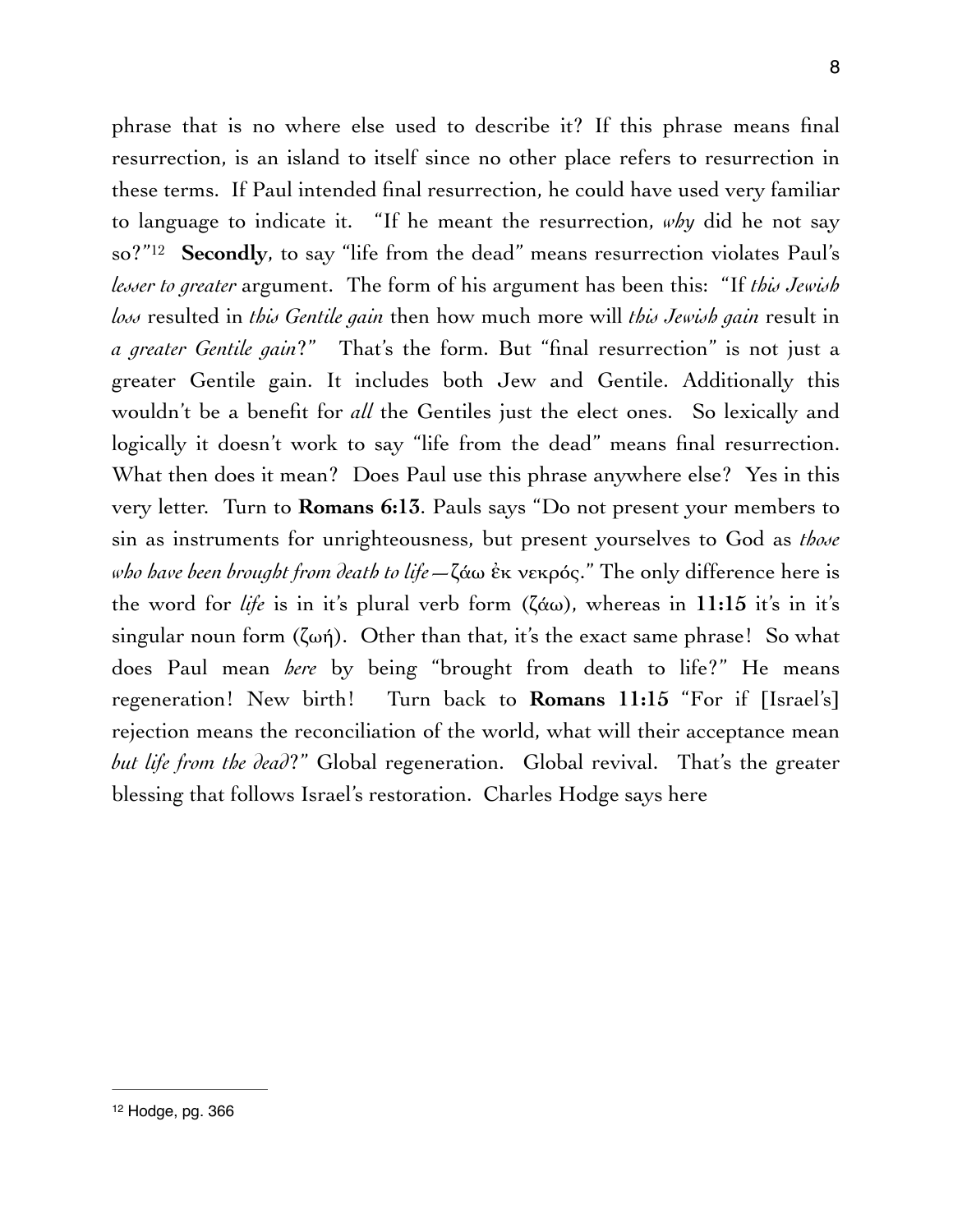<span id="page-8-4"></span><span id="page-8-3"></span>"...it will be a most glorious event; as though a new world had risen<sup>[13](#page-8-0)</sup>...the conversion of the Jews would be the occasion, or the means, of awakening many of the Gentiles to spiritual life."<sup>14</sup>

The Dutch Theologian Wilhelmus à Brakel (1635-1711) says here:

<span id="page-8-5"></span>"[This] will be a more eminent time than the age of the apostles. The church of the Gentiles will be so quickened and revived by the conversion of Israel that her former state will appear to be such as the difference between a dead and living person. The unconverted will be converted in great numbers, and the converted will become partakers of a wondrous increase in the measure of grace. Oh, what a glorious time this will be! Who will then be alive?["15](#page-8-2)

Though in its former state, the world included millions upon millions of Christians, its latter state will be far, far greater. When the Jews are called, the world will experience unprecedented revival.

#### **Truth #4: Israel's hardness of heart will one day cease**

Look at **v.25** "Lest you be wise in your own sight, I do not want you to be unaware of this *mystery*, brothers: *a partial hardening has come upon Israel*, *until the fullness of the Gentiles* has come in." Three things here. **First**, he doesn't want us to be unaware or ignorant of this great *mystery*. He now openly declares what it is. But note this *mystery* is not something we could have deduced without him

<span id="page-8-0"></span>[<sup>13</sup>](#page-8-3) cf. Isaiah 65:17-20

<span id="page-8-1"></span><sup>&</sup>lt;sup>[14](#page-8-4)</sup> Hodge, pg. 365. Calvin's editor said this "...for to be dead sometimes means a religious declension, Revelation 3:1-2; or a state of oppression and wretchedness, as the case was with the Israelites when in captivity, Ezekiel 37:1-14; Isaiah 26:19. The phrase is evidently figurative, and signifies a wonderful revival, such as the coming to life of those in a condition resembling that of death. The restoration of the Jews unto God's favor will occasion the revival and spread of true religion through the whole Gentile world." Calvin, pg. 425. See also Murray, pg. 83

<span id="page-8-2"></span><sup>&</sup>lt;sup>[15](#page-8-5)</sup> Brakel, pg. 516. Additionally Jonathan Edwards says here "...the world of the Gentiles shall be, as it were, revived from the dead after this…the kingdom of Christ shall be accomplished after the calling of the Jews, which shall be extensive, that it may be called a reviving of the world from the dead." *The Power of God: A Jonathan Edwards Commentary on the Book of Romans, Ed. by David S. Lovi &* Benjamin Westerhoff, (Eugene, OR.,: Pickwick Publications, 2013), pg. 251.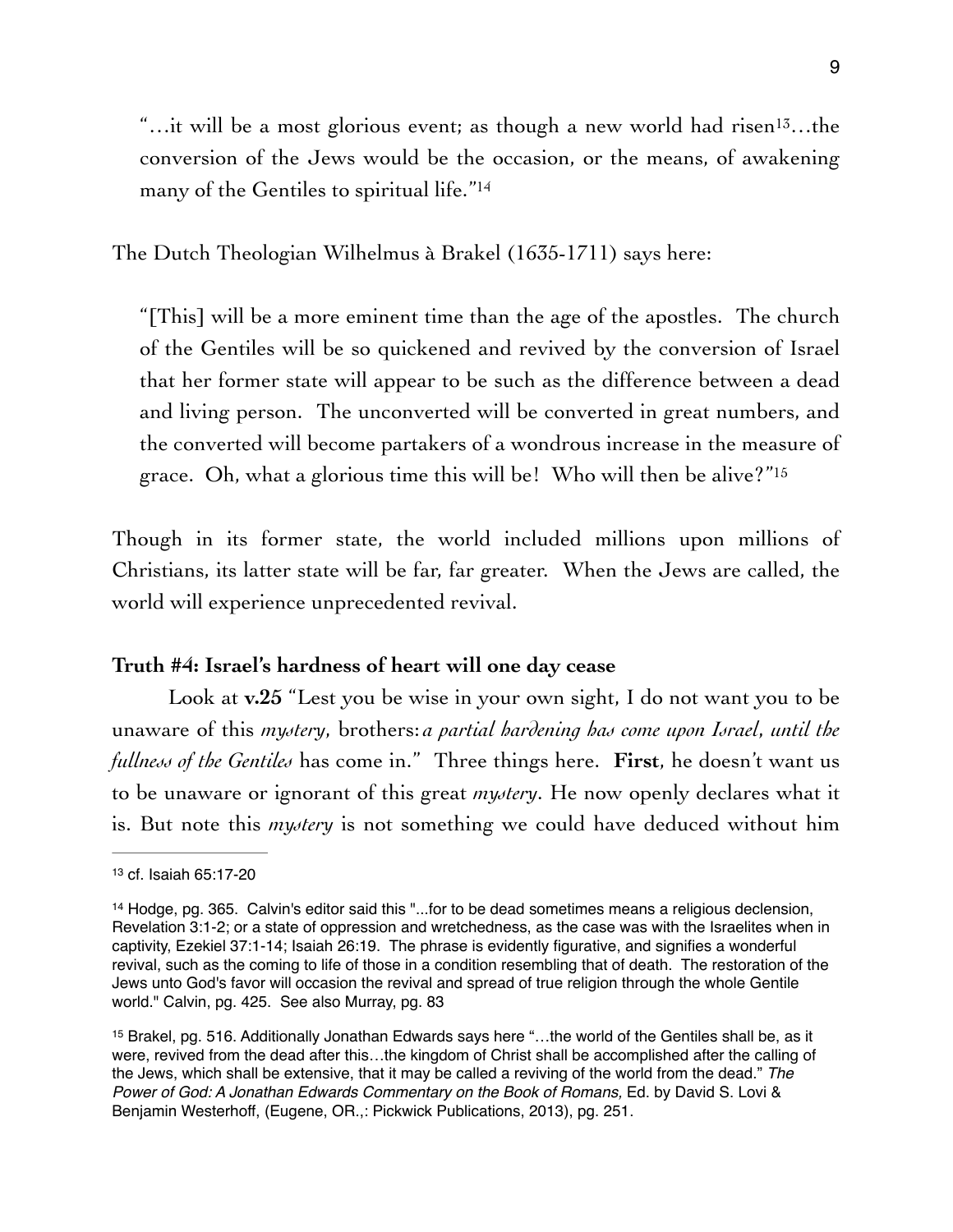<span id="page-9-4"></span><span id="page-9-3"></span>telling us. **Secondly**, he tells us what this *mystery* is—that the partial hardening that national/ethnic Israel has experienced (i.e. their rejection of Jesus Christ) has an expiration date. It will come to an end.<sup>16</sup> Thirdly, the hardening of the Israel will terminate when ["](#page-9-1)the fullness of the Gentiles has come in."<sup>17</sup> What does this phrase: *fullness of the Gentiles* mean? Some have said this fullness of the Gentiles means *the final number of elect Gentiles then living.* But if that were the case, then that means no single Gentile could be saved when Israel experiences this great restoration. Wouldn't that be strange that over the course of months or perhaps years of Israel's revival not one Gentile would be converted? Does that seem like God's way of dealing with man? Does that seem like the greater blessing for the Gentiles that **v.12** speaks of? Furthermore, if no more Gentiles could be saved, then it undermines what Paul already said in **v.15**, *namely* that Israel's restoration would mean "life from the dead"—regeneration—for the Gentile world. So then what does fullness of the Gentiles mean? It means a great multitude.<sup>[18](#page-9-2)</sup> When a great multitude of Gentiles come to Christ, then Israel's hardening will come to an end. Remember Paul said in **v.11** that "…salvation has come to the Gentiles, *so as to make Israel jealous*." He wanted to magnify his ministry among the Gentiles (**v.13**)—bringing in multitudes of Gentile converts to Christ—*in order* to provoke the Jews to a holy jealousy (**v.14**). Therefore when a great multitude of Gentiles finally turn to the Lord—a great number predetermined by God, a fullness of Gentiles—then Israel will be made sufficiently jealous, and God will soften their hearts and they will then turn to the Lord.

<span id="page-9-5"></span><span id="page-9-0"></span> $16$  "It was no mystery to anyone that during the times of the apostles a great multitude of the Jews believed in the Messiah. That was known to everyone. However, that this Israel, so hardened and hostile to the gospel, would once embrace in faith, and with love and joy, the very gospel they now so hated, seemed entirely improbably—nevertheless, this would transpire. It would not be the conversion of only a few—individuals here and there—but it would be a conversion of an entire nation." Brakel, pg. 518

<span id="page-9-1"></span>[<sup>17</sup>](#page-9-4) cf. Matthew 23:38-39 and Luke 21:24

<span id="page-9-2"></span><sup>&</sup>lt;sup>[18](#page-9-5)</sup> Genesis 48:19 says "But his father refused and said, "I know, my son, I know. He also shall become a people, and he also shall be great. Nevertheless, his younger brother shall be greater than he, and his offspring shall become a multitude<sup>[\[a](https://www.biblegateway.com/passage/?search=genesis+48%3A19%3B+Isaiah+31%3A4&version=ESV#fen-ESV-1471a)]</sup> of nations." The footnote tells us that the Hebrew for multitude is *fullness.* Ephraim's descendants would not include each and every individual in the nations but would rather include a great multitude within the nations.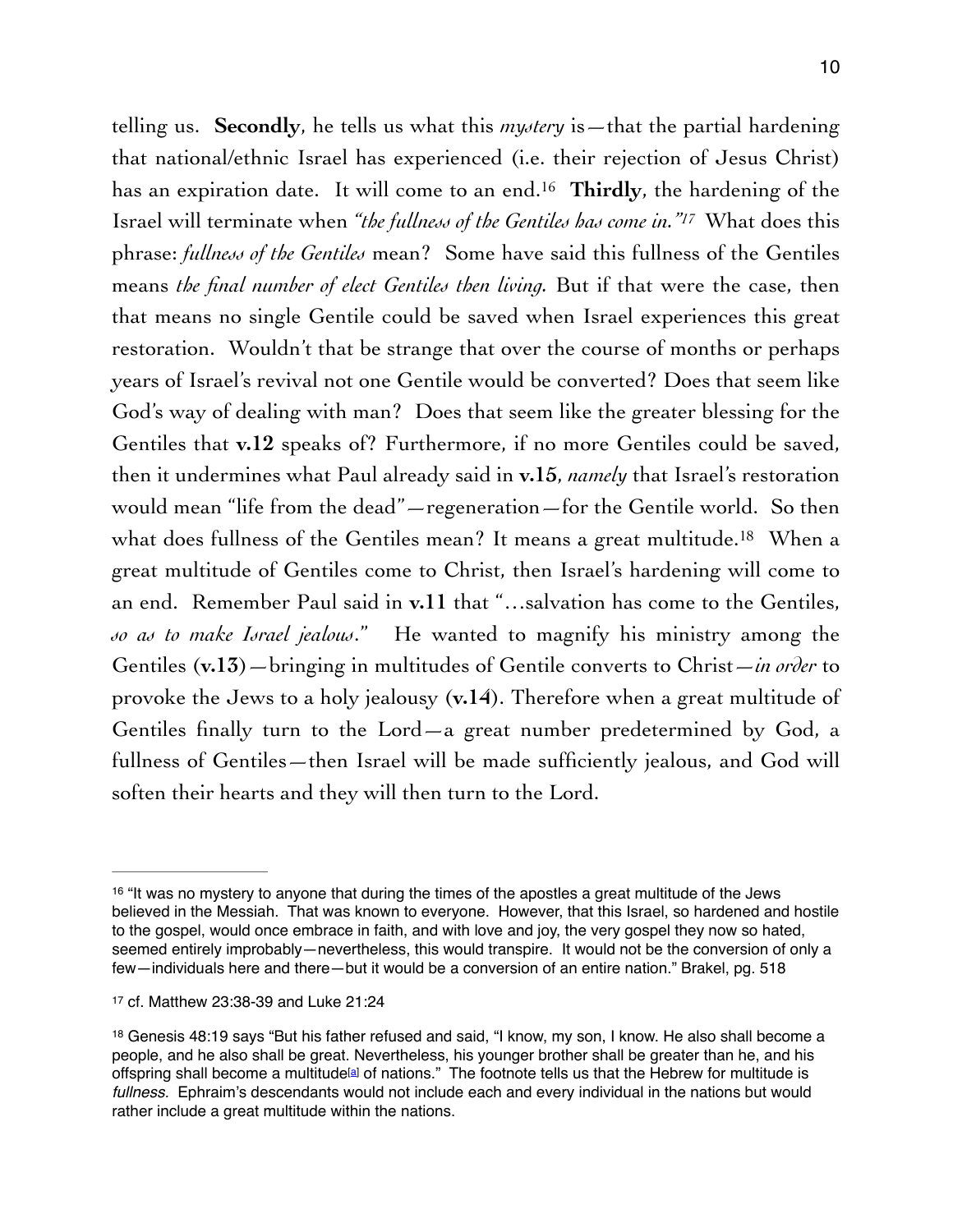#### **Truth #5: All Israel will be saved just as the prophets have said**

<span id="page-10-4"></span><span id="page-10-3"></span>Look at **v.26** "And in this way all Israel will be saved." Stop. Some have said that "Israel" here simply refers to spiritual Israel—meaning God's elect made of up both ethnic Jews and Gentiles. But that is, as both John Murray and F[.](#page-10-0)F. Bruce have said, exegetically impossible.<sup>[19](#page-10-0)</sup> Three reasons why this must refer to national/ethnic Israel. **First**, as one commentator puts it "In these three chapters (Romans 9-11) the term "Israel" occurs no less than eleven times. And in the preceding ten case it refers indisputably to the Jews, in contrast with the Gentiles.<sup>[20](#page-10-1)</sup> What compelling reason can there be, therefore to accept another meaning here?"<sup>21</sup> Second, Paul already said in **v.12** that Israel as a national/ ethnic people group would experience "full inclusion." **Third**, Paul said in **v.25**  that he didn't want us Gentiles to be unaware of this great *mystery*. Is it a mystery that all the elect Jews and Gentiles would be saved? That's no mystery. All of God's elect are invincibly saved. But it is a great mystery that God would once again restore that nation that hated and crucified His only Son. Beloved,

<span id="page-10-5"></span><span id="page-10-0"></span> $19$  Murray, pg. 96. Even the popular "Reformation Study Bible" edited by R.C. Sproul teaches that this means ethnic Israel. "He is showing how God will, in the future, bring such widespread salvation to the Jewish people that, in an obvious general sense, it can be said that "all Israel will be saved" (v. 26) … some form of this last view seems most likely for the following reasons. First, hints of it seem to appear already in vv. 11, 12, 15, 16, 24. Second, v. 25 suggests that an end to the partial hardening of Israel is in view. Third, "Israel" in v. 26 is not naturally interpreted as signifying a different entity from the Israel in view in vv. 1–24 and vv. 28–31, where national Israel (not spiritual Israel) is in view. Fourth, "mystery" in v. 25 would seem inappropriate and exaggerated if Paul's teaching were simply that all elect Jews will be saved. Finally, this view accords well with the quotations in vv. 26, 27 from Is. 59:20, 21; 27:9; Jer. 31:33, 34, which appear to speak of a comprehensive banishment of that sin that has been the cause of Israel's alienation from God." Also see the Geneva Study Bible (1599 Edition, notes on Romans 11:24-25): "He [Paul] speaks of the whole nation, not of any one part. . . . The blindness of the Jews is neither so universal that the Lord has no elect in that nation, neither will it be continual: for there will be a time in which they also (as the prophets have foretold) will effectually embrace that which they now so stubbornly for the most part reject and refuse."

<span id="page-10-1"></span> $20$  "It is of no avail to appeal, as Calvin does, to Galatians 6:16. In the present passage there is the sustained contrast between Israel and the Gentiles. There is no such contrast in the context of Galatians 6:16. Although Calvin regards "all Israel" as referring to all the people of God including Jews and Gentiles, yet he does not exclude the restoration of Israel as a people to the obedience of the faith. "When the Gentiels have come in, the Jews will at the same time return from their defection to the obedience of the faith. The salvation of the Israel of God, which must be drawn from both, will thus be completed, and yet in such a way that the Jews, as the first born in the family of God, may obtain the first place" (*op. cit., ad loc.: cf.* also his comment *ad* 11:15)." Murray, pg. 96-97, fn. 51

<span id="page-10-2"></span><sup>&</sup>lt;sup>[21](#page-10-5)</sup> Doekes quoted in Iain Murray's *The Puritan Hope: Revival and the Interpretation of Prophecy, (Carlisle, 21)* PA.,: The Banner of Truth Trust, Reprint 2009), pg. 62-63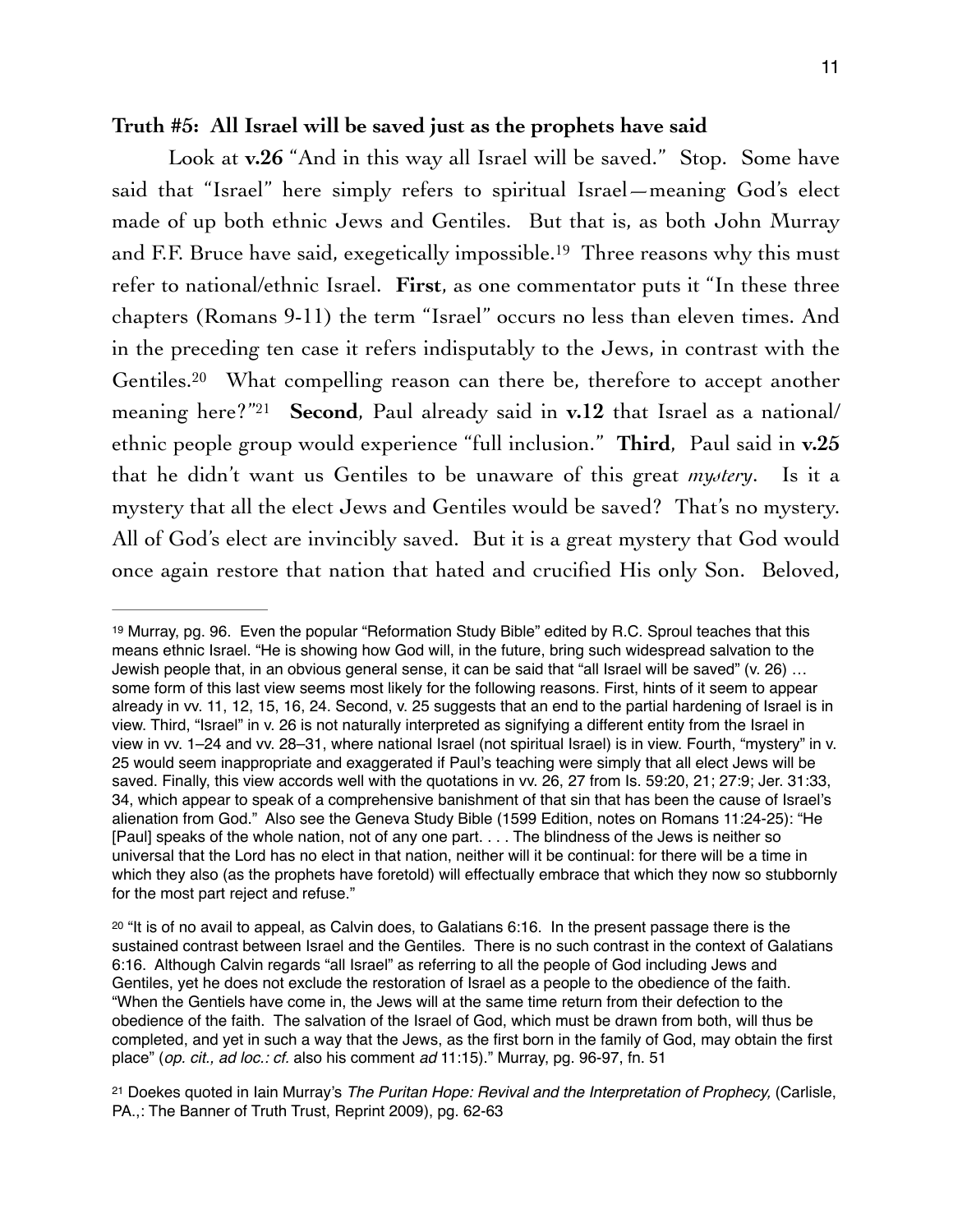<span id="page-11-2"></span>this is the plain teaching of the text, that God is going to one day save all of national/ethnic Israel. This doesn't mean every individual Jew will be saved, just like it doesn't mean that every individual Jew rejected the Messiah in the first century. But it does mean that as a whole, Israel will turn to the Lord Jesus Christ in saving faith.<sup>22</sup> This is exactly what the prophets foretold[.](#page-11-0) Look at  $v.26$ again And in this way all Israel will be saved, as it is written, "The Deliverer will come from Zion, he will banish ungodliness from Jacob"; 27 "and this will be my covenant with them when I take away their sins." This is quoted from **Isaiah 59:20-21** and **Jeremiah 31:31-34**. Go read those chapters. This doctrine of the future national conversation of Israel is not limited to Paul, the prophets speak of it as well[.](#page-11-1)<sup>[23](#page-11-1)</sup> A few noteworthy prophecies would also include Isaiah 61:1-4; Jeremiah 30:7; Hosea 3:4-5; Zechariah 8 and 12:10.

<span id="page-11-3"></span>Those 5 truths vindicate **our doctrine.** Before the end God will pour out His covenant mercies on Israel and they will embrace the Savior and be grafted into the Church, and this will mean life from the dead for the world

<span id="page-11-0"></span><sup>&</sup>lt;sup>[22](#page-11-2)</sup> There are some who say that this prophecy is not talking about a great revival of Israel but rather a progressive salvation of the remnant of the Jews throughout history. Iain Murray deals with this objection on pg.63ff. John Murray deals with this on pg. 97. Kim Riddlebarger (an amillennialist) puts it most succinctly however: "If all Paul wanted to tell us here was that God was going to save the sum total of elect Jews throughout the ages, the 'the salvation of Jewish Israel will be limited forever to a remnant.' It is hard to see how this could produce the doxological comments which end Paul's discussion." Furthermore, what followed Paul's assertion in Romans 11:26 that 'all Israel will be saved' lends additional support to the idea that 'all Israel' is more than a remnant." Kim Riddlebarger, *A Case For Amillennialism: Understanding the End Times,* (Grand Rapids, MI.,: BakerBooks, 2003), pg. 193

<span id="page-11-1"></span><sup>&</sup>lt;sup>[23](#page-11-3)</sup> There is one compelling proof from history, namely, that the Jews are still a people down to this day. Jonathan Edwards marveled at this truth 300+ years ago: "Besides the prophecies of the calling of the Jews, we have a remarkable seal of the fulfillment of this great event in providence by a thing that is a kind of continual miracle, viz. the preserving them a distinct [nation] when in such a dispersed condition for above sixteen hundred years. The world affords nothing else like it—a remarkable hand of [providence." Source: https://www.monergism.com/noted-theologians-history-who-believed-future](https://www.monergism.com/noted-theologians-history-who-believed-future-conversion-nationalethnic-israel)[conversion-nationalethnic-israel](https://www.monergism.com/noted-theologians-history-who-believed-future-conversion-nationalethnic-israel) Accessed May 7, 2022.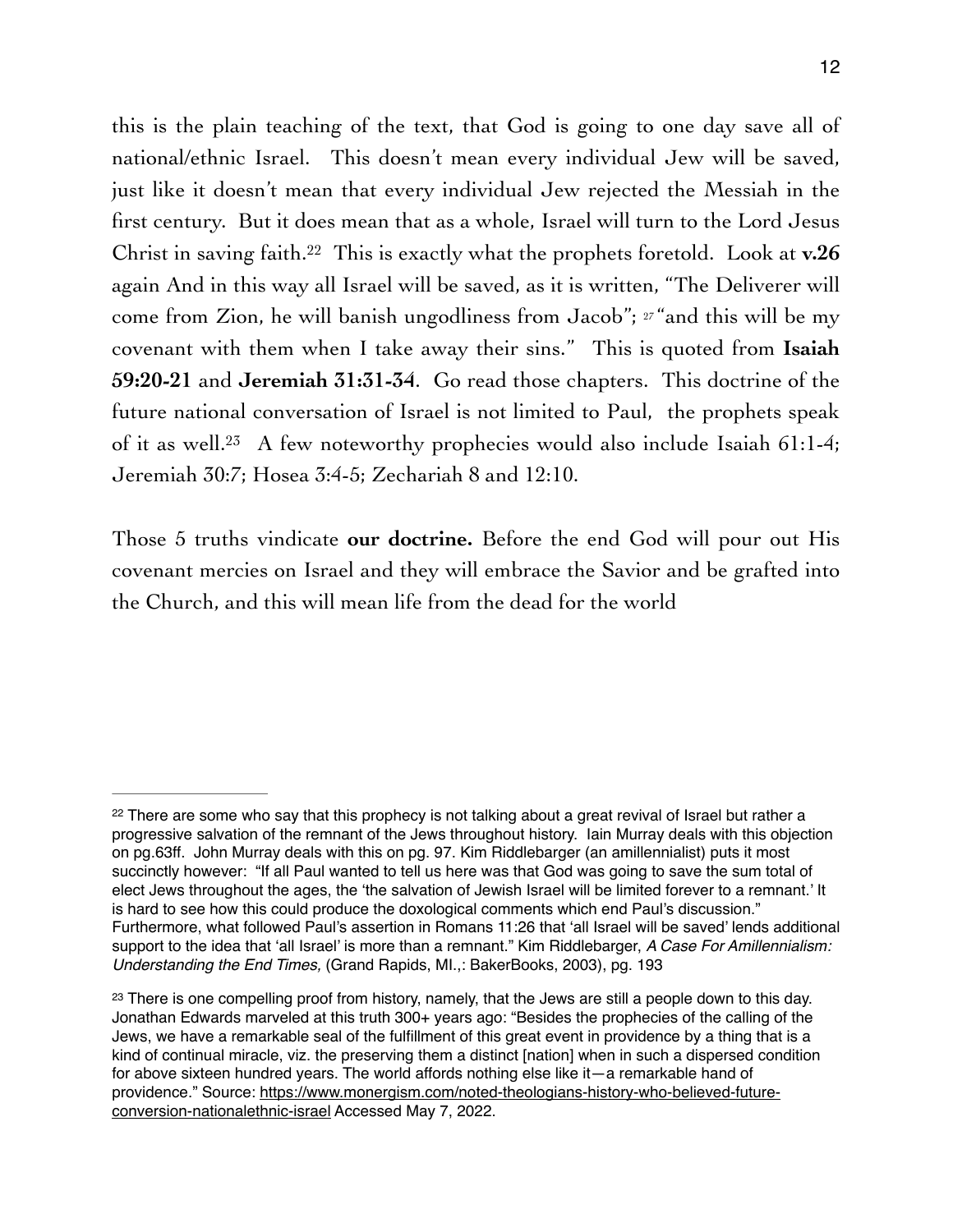### II. Our Duty

3 duties…

#### **1. Informatory Use**

<span id="page-12-5"></span><span id="page-12-4"></span><span id="page-12-3"></span>Our **first duty** is to *think carefully* about the nation of Israel. There are two opposite errors we can make. The **first error** is the Dispensational error that sees Israel and the Gentile Church as two distinct peoples of God.<sup>[24](#page-12-0)</sup> God has two distinct peoples, with two distinct plans and two distinct destinies. This is heterodox doctrine. It fails to take in the truth of **Galatians 3:28** "There is neither Jew nor Greek, there is neither slave nor free, there is no male and female, for you are all one in Christ Jesus."<sup>[25](#page-12-1)</sup> We must reject the error that God has two different peoples. The Church is one people. When the Israel comes to salvation, they will be grafted into the one-olive tree  $^{26}$  $^{26}$  $^{26}$ along with the Gentiles, and they will come in through Christ and Christ alone. The **second error** is the *God-has-nothing-more-to-do-with-the-Jews* error. If you say to me, "But Pastor Josh God took the kingdom away from the Jews in A.D. 70. Jesus told them in **Matthew 21:43** "…the kingdom of God will be taken away from you and given to a people producing its fruits." I agree Jesus did do that. That's precisely what Paul is teaching in **v.17-24** of our passage, that God cut off those unbelieving branches. But what does it go on to teach? That God plans on grafting them back into the one-olive tree! Don't cut Romans 11 out of your

<span id="page-12-0"></span> $24$  Paul Enns, a dispensationalist says this: "Dispensationalism is nowhere more distinctive than in its doctrine of the church. Dispensationalists hold that the church is *entirely distinct* from Israel as an entity...Israel always denotes the physical posterity of Jacob and is never to be confused with the church...God has a distinct program for Israel and a distinct program for the church." Paul Enns pg. 521-522 *The Moody Handbook of Theology* Moody Press Chicago 1989

<span id="page-12-1"></span><sup>&</sup>lt;sup>[25](#page-12-4)</sup> Additionally it fails to take into account **v.17-24** in our passage. Paul is adamant that there is only one olive-tree though it is composed of both natural branches (the Jews) and wild branches (the Gentiles).

<span id="page-12-2"></span> $26$  "The olive-tree is one, though the branches are numerous, and sometimes changed." Hodge pg. 380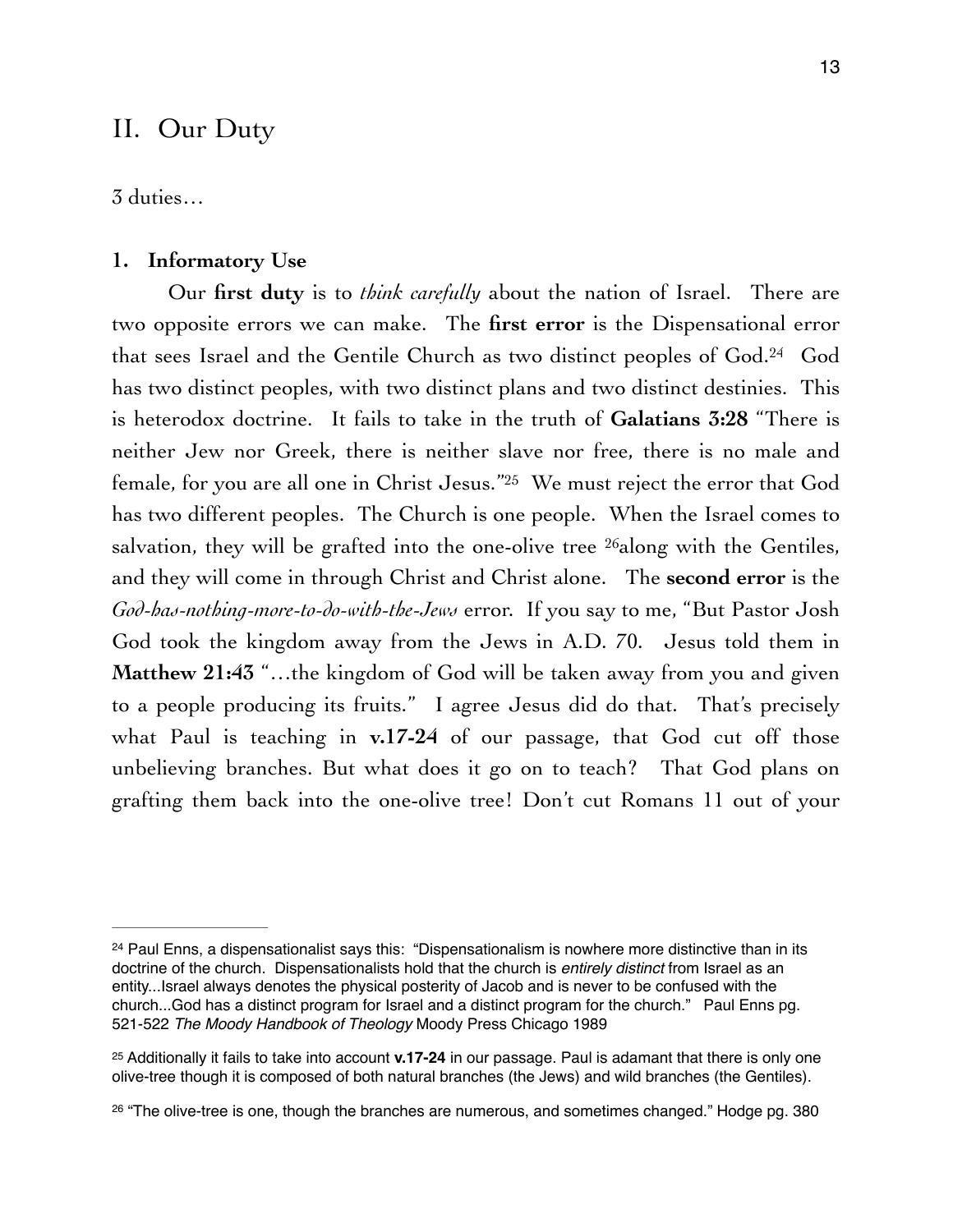<span id="page-13-2"></span>Bible. Beloved God still has dealings left with Israel.<sup>27</sup> Look at **v.28-29** "As regards the gospel, they are enemies for your sake [*Meaning as unbelieving branches they are enemies of God*]. But as regards election [*Meaning regarding the covenant that God made with Abraham and his seed*] they are beloved for the sake of their forefathers. 29 For the gifts and the calling of God are irrevocable." **v.29** is not *merely* a general principle. Paul is applying it directly to His covenant faithfulness to the Jews. It was the Lord who called them. And His call is irrevocable. He is not a man that He will change His mind. The covenant God made with Abraham means that He will not finally reject them, but He will one day bring them back.<sup>28</sup> He has not forsaken His people whom He foreknew[.](#page-13-1) He will graft them in again. Don't over-react to Dispensationalism and think that God has no more place for the Jews. We must avoid those two errors: the "Israel, Israel, Israel" error and the "God has no place for Israel" error.

#### <span id="page-13-3"></span>**2. Admonitory Use**

That brings us to our **second duty**: *rebuke*. First, if we have adopted an arrogant view towards Israel, we must rebuke ourselves. Paul specifically calls

<span id="page-13-0"></span> $27$  v.16 says "If the dough offered as firstfruits is holy, so is the whole lump, and if the root is holy, so are the branches." What does this prove? (see John Murray's short summary on pg. 85) Well clearly he is referring to these branches in the following verses as the Jews who were broken off cause of their unbelief. So He is referring to the Jewish people as a whole. The dough offered as firstfruits is the same as the root. This refers to Abraham who was the beginning of the the Jewish nation. the whole lump--the Jewish nation--follows after him, just as the branches follow after the root. The idea is that since Abraham-the originator, the covenant head of the Jewish race-was holy, that is, set apart from the world, so his descendants the Jews were also holy or set apart from the world. The point is, that the reason why the Jews are still in existence today is because God is remembering His covenant with that nation. They violated it. They broke it. But God in His infinite grace still looks on them with favor, cf. Romans 11:28-29 Calvin says here: *"Let us remember that in this comparison man is not compared with man, but nation with nation. If then a comparison be made between them, they shall be found equal in this respect, that they are both equally the children of Adam; the only difference is that the Jews had been separated from the Gentiles, that they might be a peculiar people to the Lord."* Calvin pg. 426) [Note: *"That the holiness here mentioned is external and relative, and not personal and inward, is evident from the whole context. The children of Israel were denominated holy in all their wickedness and disobedience, because they had been consecrated to God, adopted as his people, and se apart for his service, and they enjoyed all the external privileges of the covenant which God had made with their fathers.*" Calvin pg. 426, fn. 2]

<span id="page-13-1"></span><sup>&</sup>lt;sup>[28](#page-13-3)</sup> "He covenanted with the Jews to be a God to them and to their seed for ever and that they should be to him a people" Hodge, pg. 381. Deuteronomy 7:9 "Know therefore that the Lord your God is God, the faithful God who keeps covenant and steadfast love with those who love him and keep his commandments, to a thousand generations."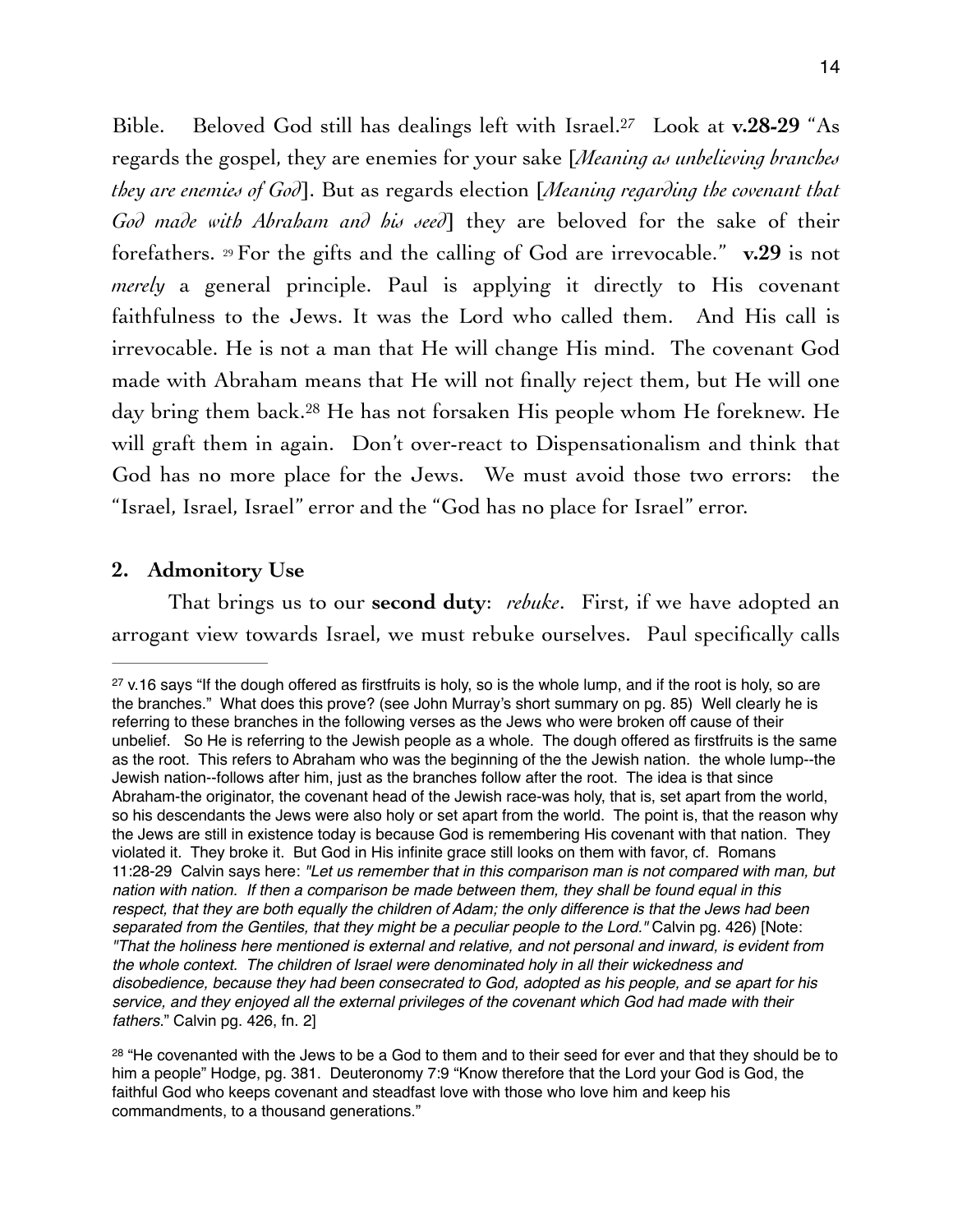<span id="page-14-2"></span>this out in **v.18** "…do not be arrogant toward *the branches* [the Jews]. If you are, remember it is not you who support the root, but the root supports you." Beloved the root supports you—meaning your salvation rests on the very covenant made with Abraham, Isaac and Jacob. You as a Gentile do not support that root, it supports you. Don't you realize that it was the Jews that preserved God's Word in the ancient world, it was Israel that was the nursery of our Savior[.](#page-14-0) Our spiritual nourishment came through them.<sup>[29](#page-14-0)</sup> If you have contempt against the Jews, be rebuked. Haven't they already received enough contempt from unbelievers? Don't you know that God still calls them *beloved*  because of the covenant He swore to them (**v.28**)? If God has not rejected His covenant people, God forbid that we would be arrogant or indifferent toward them!

Our second rebuke is aimed at unbelief. Dear friend, don't you know that the Jews were cut off in the first place because of their rejection of Jesus Christ. **v.20** says "They were broken off because of their unbelief." For 2,000 years they have experienced the severity of God's judgment. If you have not received the Lord Jesus Christ by faith, you are already under the judgment of God. You are simply waiting final sentencing. The Scripture says "Whoever believes in him is not condemned, but whoever does not believe *is condemned already,* because he has not believed in the name of the only Son of God.["](#page-14-1)<sup>[30](#page-14-1)</sup> The Jews are a grave warning to you my friend. If God has been so severe with His covenant people for their unbelief, how much more will He be severe with you? Turn to the Lord Jesus Christ. Believe and live!

#### <span id="page-14-3"></span>**3. Hortatory Use**

Our **third duty** is to *pray* for the conversion of Israel. Do you know how many places in the Psalms the ancient Jews were told to pray for you, to pray for the conversion of Gentile nations for God's Kingdom. It's every where.

<span id="page-14-1"></span><span id="page-14-0"></span> $29$  As Charles Hodge says here, we should possess "A deep sense of...obligation to the Jews as the people through whom the true religion has been preserved, and the blessings of divine truth extended to all nations, v.17-18." Hodge, pg. 381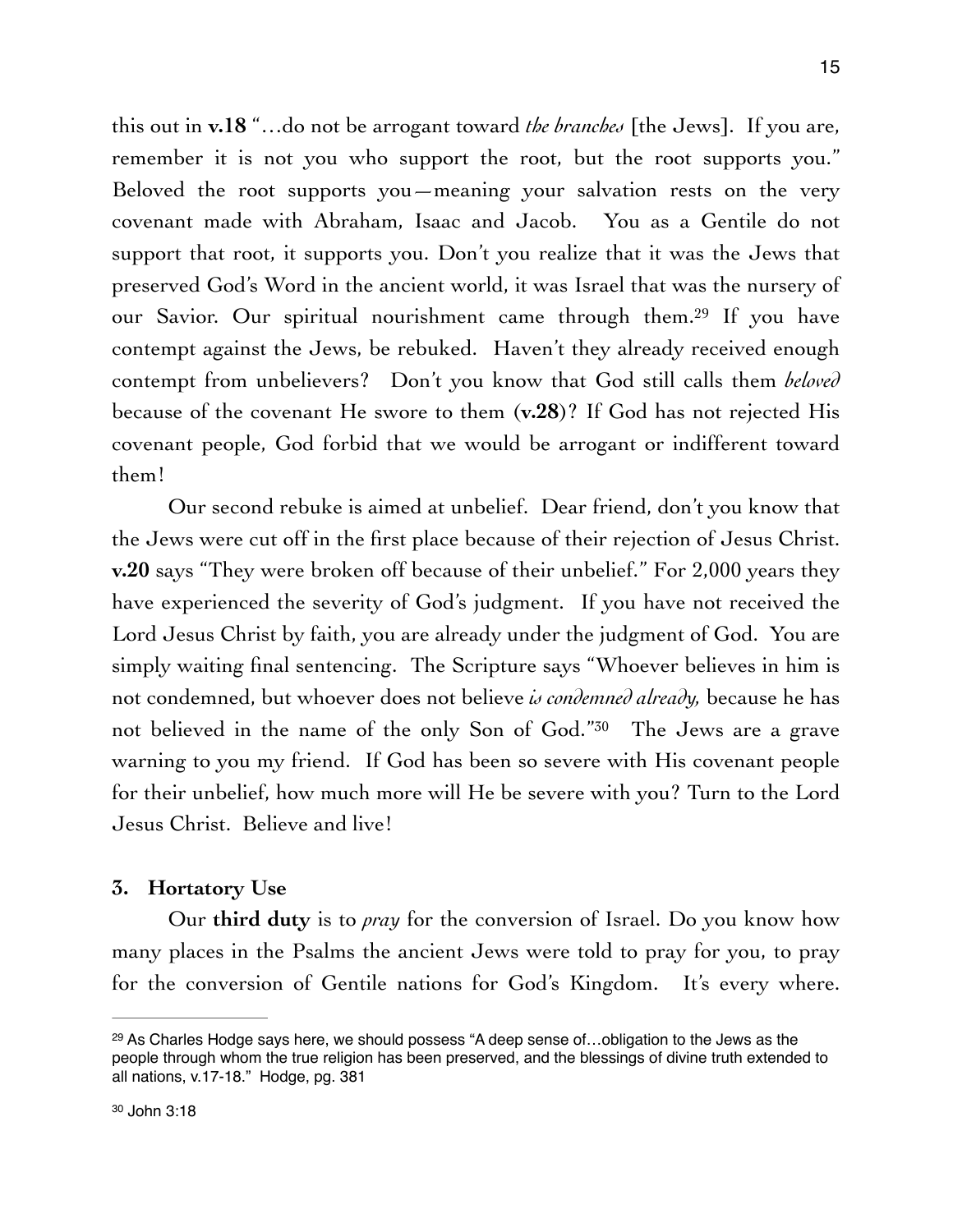Ought we not to pray for that they would be grafted back in? *Because* they are beloved by God (**v.28**), *because* their acceptance will mean *life from the dead* for this world (**v.15**), we ought to pray earnestly for their conversion. This is precisely what our own Westminster Standards urge us to do. Just a sample from the Larger Catechism:

Q191. What do we pray for in the second petition?

A. In the second petition (which is, *Thy kingdom come*), acknowledging ourselves and all mankind to be by nature under the dominion of sin and Satan, we pray, that the kingdom of sin and Satan may be destroyed, the gospel propagated throughout the world, *the Jews called,* [and] the fullness of the Gentiles brought in…

It is part of the Reformed Confessional church that we would pray for the conversion of the Jews and that great multitudes of Gentiles be brought into the Church. Those are our duties. **1)** Avoid errors when thinking about Israel; **2)** Rebuke yourself if you have contempt for them; and **3)** Pray earnestly for their conversion, and praise God that He has promised such a thing.

# III. Our Delight

#### **1. Consolatory Use**

Ask yourself: what is chiefly on display in this passage? Israel? Actually no. It's the immutable, unchangeable, faithful, tender, loyal covenant love of Jehovah. After all the wickedness the Jews committed against the Lord, what does God say about them in this chapter? **v.28** "But as regards election, they are beloved…" Our covenant keeping God has never stopped loving Israel. Loved ones, do you see what wonderful *comfort* this doctrine bring? If God doesn't discard His carnal/external national covenant with Israel, how much more will He never discard His spiritual/internal covenant of grace with you? "But Pastor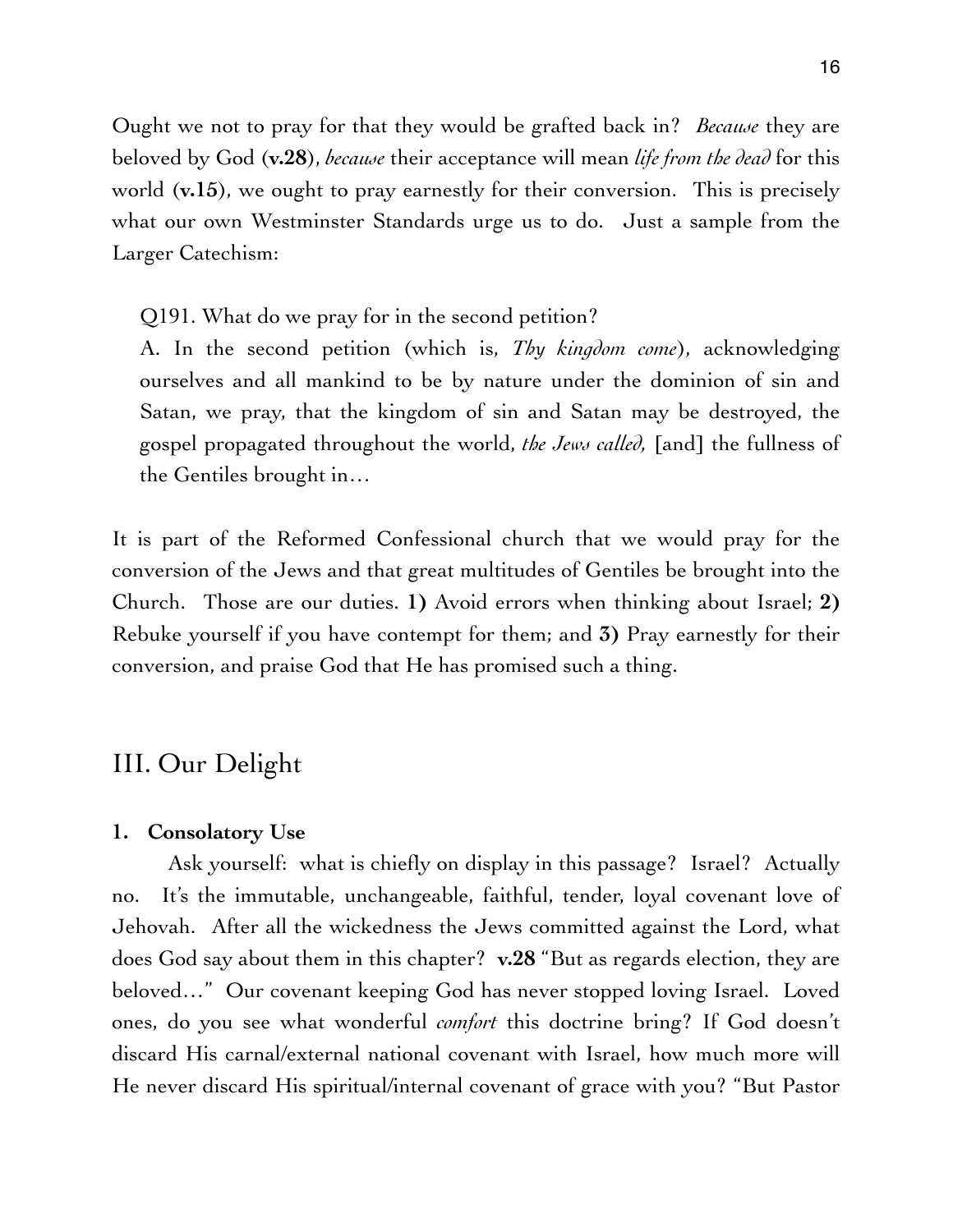Josh I've backslidden too many times, I've been unfaithful too many times, I've sinned too many times." That's true. Your backslidings are inexcusable. Your unfaithfulness is appalling. Your sin is shameful. You and I are all those things. But God is not.

<span id="page-16-1"></span>He does not deal with us according to our sins, nor repay us according to our iniquities.  $11$  For as high as the heavens are above the earth, so great is his steadfast love toward those who fear him"[31](#page-16-0)

God is a covenant keeper. Take hold of that loved one. That because God has made covenant with you, He will never forget His promise, break His promise, or change His mind. Have you given Him reasons to hate you? Israel has given Him more. Have you given Him reasons to forsake you? Israel has given Him more. Have you given Him reasons to throw you in hell? Israel has given Him more. But just as He has not broken His covenant Israel, so He will never break His covenant with you.

#### **2. Celebratory Use**

As we close, I want to *celebrate* with you over God's faithfulness one more time. Do you see how this chapter ends? Paul can't help but erupt into ecstatic worship:

Oh, the depth of the riches and wisdom and knowledge of God! How unsearchable are his judgments and how inscrutable his ways! <sup>34</sup> "For who has known the mind of the Lord, or who has been his counselor?" 35 "Or who has given a gift to him that he might be repaid?"

<span id="page-16-0"></span>[<sup>31</sup>](#page-16-1) Psalm 103:10-11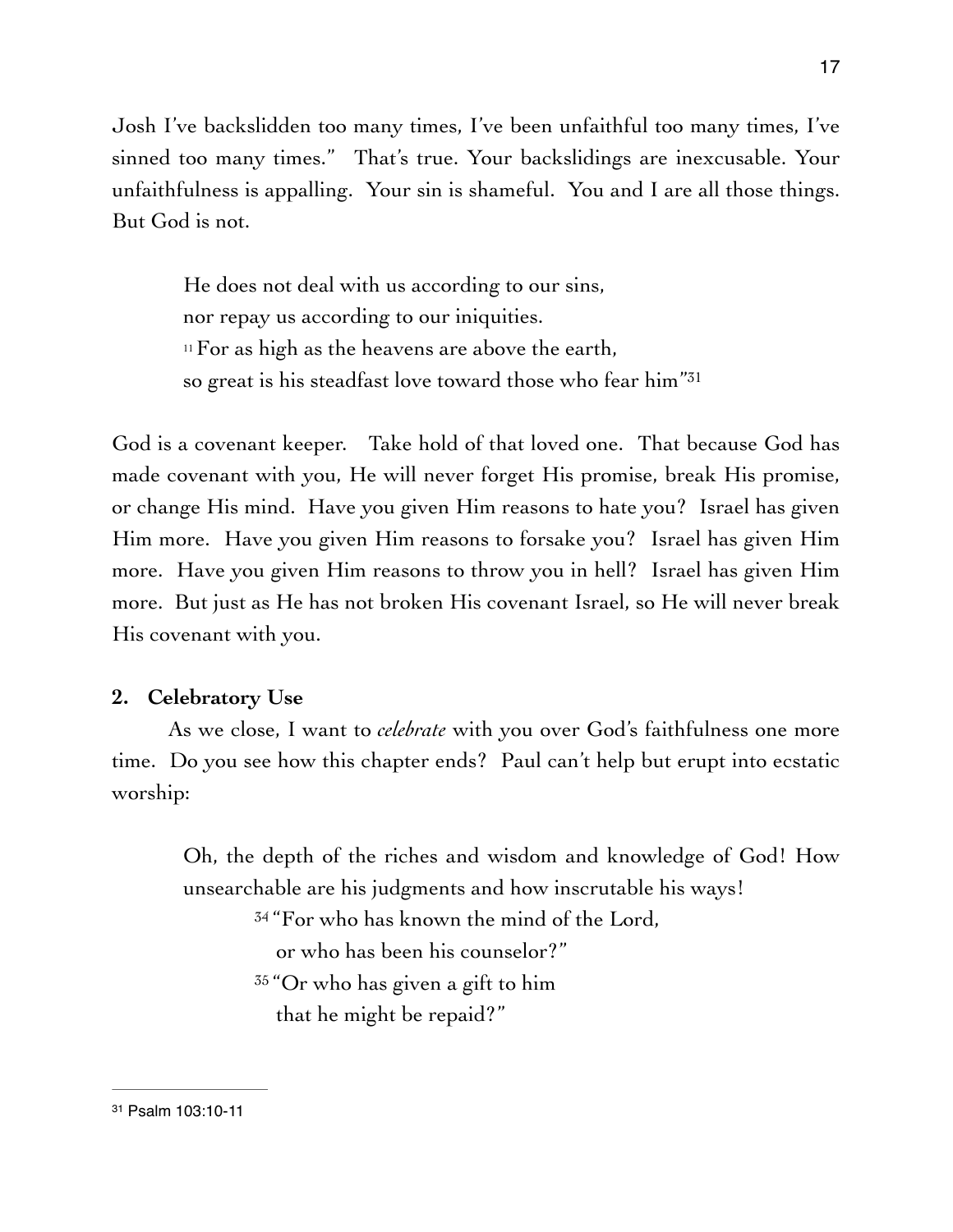<span id="page-17-5"></span><sup>36</sup> For from him and through him and to him are all things. To him be glory forever. Amen[.](#page-17-0) [32](#page-17-0)

Now ask yourself, what warrants this reaction from Paul? Is Paul beside himself in awe and worship because God is going to save just a small handful of Jews and Gentiles throughout history? Is that what Jesus Christ went to the cross for? Just a handful, a small number of believers? No beloved. I believe that Heaven will be far more populated then Hell. Charles Spurgeon believed the same thing. He said this:

Do you think that Christ will let the devil beat him? That he will let the devil have more in hell than there will be in heaven? No; it is impossible. For then Satan would laugh at Christ. There will be more in heaven than there are among the lost. God says, that "there will be a number that no man can number who will be saved;" but he never says, that there will be a number that no man can number that will be lost. There will be a host beyond all count who will get into heaven.[33](#page-17-1)

<span id="page-17-8"></span><span id="page-17-7"></span><span id="page-17-6"></span>Consider how the Scripture talks about these places. Heaven is declared to be a vast place. It's called "the next world...a great kingdom, a country, a city."[34](#page-17-2) While on the other hand hell is declared to be a small place. It's called but a "... prison, a lake (of fire and brimstone), a pit." $35$  But what accounts for this, since it seems irrefutable that the scales of hell are much heavier in history than the scales of Heaven? Well it's true that for much of human history, that the gate has been wide that has led to destruction and those who enter by it are many.<sup>[36](#page-17-4)</sup> But beloved there is coming a day when that will be reversed. A day is coming

<span id="page-17-9"></span><span id="page-17-0"></span>[<sup>32</sup>](#page-17-5) v.33-36

<span id="page-17-1"></span><sup>33</sup> Source:<https://www.spurgeon.org/resource-library/sermons/heaven-and-hell/#flipbook/>Accessed May 8, 2022

<span id="page-17-2"></span>[<sup>34</sup>](#page-17-7) Loraine Boettner, *The Millennium,* (Pennsylvania, PA.,: P & R Publishing, 1958), pg. 35

<span id="page-17-3"></span>[<sup>35</sup>](#page-17-8) *Ibid*

<span id="page-17-4"></span>[<sup>36</sup>](#page-17-9) Matthew 7:13-14